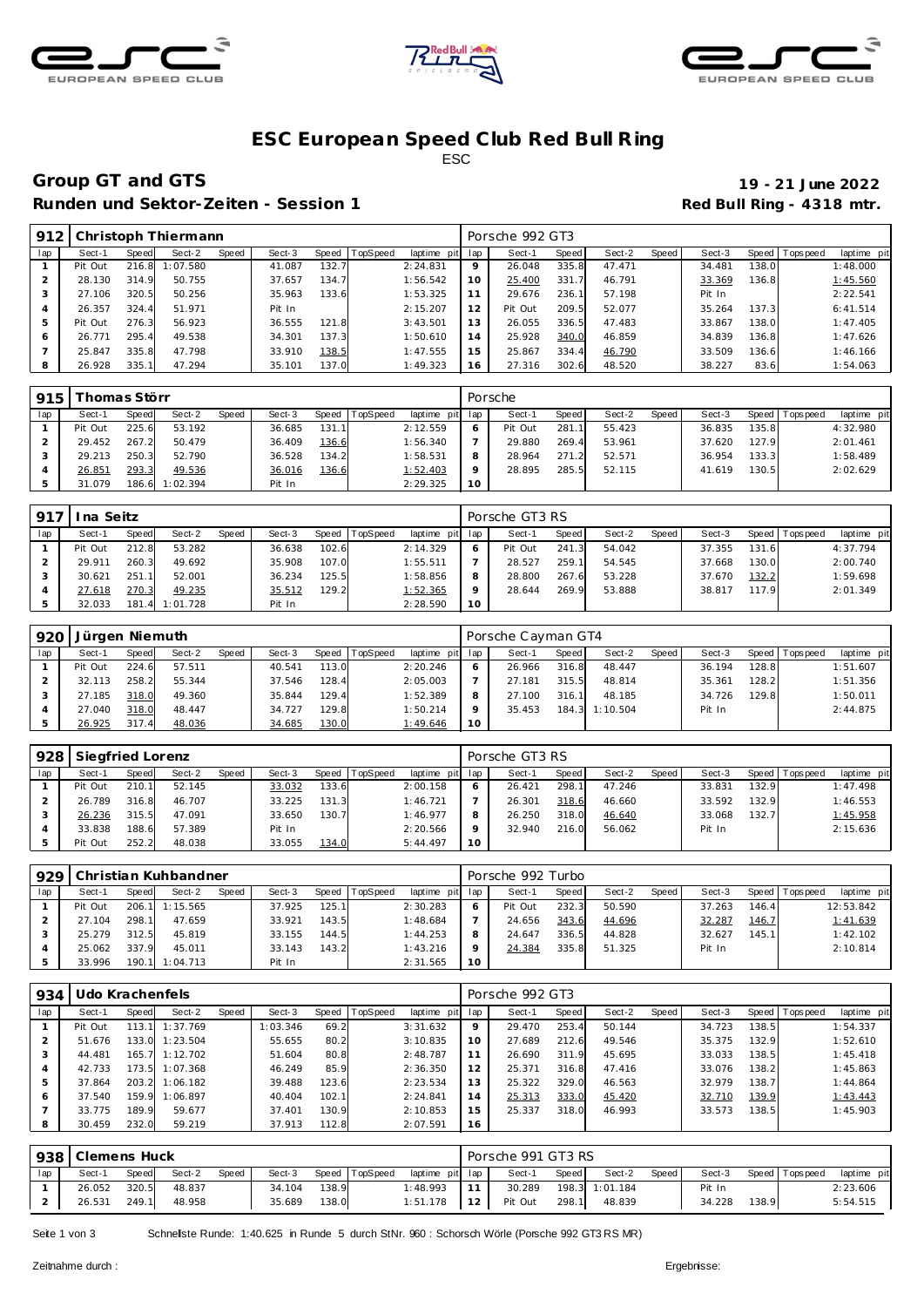





### **ESC European Speed C lub Red Bull R ing** ESC

# **Group GT and GTS 19 - 21 June 2022**

# Runden und Sektor-Zeiten - Session 1 *Runden und Sektor-Zeiten - Session 1* **Red Bull Ring - 4318 mtr.**

|         |        |       |        |        |       |          |                 |        |       |        |        |       | ີ        |
|---------|--------|-------|--------|--------|-------|----------|-----------------|--------|-------|--------|--------|-------|----------|
| 3       | 26.465 | 269.9 | 47.470 | 33.401 | 137.3 | 1:47.336 | 13 <sup>1</sup> | 25.688 | 336.5 | 46.390 | 33.503 | 139.7 | 1:45.581 |
|         | 26.371 | 289.1 | 47.909 | 33.880 | 138.7 | 1:48.160 | 4               | 29.101 | 170.0 | 56.636 | 34.854 | 139.4 | 2:00.591 |
| 5       | 26.470 | 314.9 | 46.807 | 33.699 | 136.8 | 1:46.976 | i 5.            | 25.514 | 334.4 | 45.808 | 32.976 | 139.9 | 1:44.298 |
| 6       | 25.928 | 302.6 | 46.951 | 33.643 | 138.2 | 1:46.522 | 6               | 25.270 | 288.6 | 46.570 | 33.514 | 140.2 | 1:45.354 |
|         | 26.088 | 319.3 | 46.700 | 33.798 | 137.3 | 1:46.586 |                 | 25.411 | 328.3 | 46.006 | 33.280 | 140.7 | 1:44.697 |
| 8       | 25.896 | 319.9 | 47.116 | 34.011 | 138.5 | 1:47.023 | 18              | 26.01' | 334.4 | 45.395 | 32.641 | 139.7 | 1:44.047 |
| $\circ$ | 25.904 | 322.4 | 46.922 | 33.122 | 138.2 | 1:45.948 | 19              | 25.477 | 337.2 | 44.837 | 32.611 | 140.4 | 1:42.925 |
| 10      | 25.374 | 327.0 | 46.350 | 33.517 | 137.3 | 1:45.241 | 20              |        |       |        |        |       |          |

| 947 | Wolfgang Ebster |       |          |       |        |       |          |                 |    | Porsche |       |          |       |        |       |                 |             |
|-----|-----------------|-------|----------|-------|--------|-------|----------|-----------------|----|---------|-------|----------|-------|--------|-------|-----------------|-------------|
| lap | Sect-1          | Speed | Sect-2   | Speed | Sect-3 | Speed | TopSpeed | laptime pit lap |    | Sect-1  | Speed | Sect-2   | Speed | Sect-3 |       | Speed Tops peed | laptime pit |
|     | Pit Out         | 166.7 | 1:08.967 |       | 46.148 | 105.7 |          | 2:39.144        | 10 | Pit Out | 226.8 | 1:03.947 |       | 41.948 | 127.3 |                 | 6:09.713    |
|     | 33.014          | 231.0 | 59.966   |       | 39.969 | 127.7 |          | 2:12.949        | 11 | 28.652  | 268.1 | 54.404   |       | 36.165 | 133.6 |                 | 1:59.221    |
| 3   | 29.948          | 262.9 | 53.556   |       | 39.142 | 134.0 |          | 2:02.646        | 12 | 28.346  | 283.5 | 51.318   |       | 36.440 | 137.5 |                 | 1:56.104    |
| 4   | 29.249          | 260.3 | 59.059   |       | 37.563 | 102.7 |          | 2:05.871        | 13 | 28.210  | 262.9 | 50.344   |       | 35.613 | 114.8 |                 | 1:54.167    |
| 5   | 35.621          | 252.2 | 51.622   |       | 36.718 | 138.2 |          | 2:03.961        | 14 |         |       |          |       | 35.127 | 128.2 |                 | 1:54.486    |
| 6   |                 |       |          |       | 36.660 | 141.7 |          | 1:55.764        | 15 | 28.984  | 243.5 | 51.510   |       | 35.247 | 135.6 |                 | 1:55.741    |
|     | 28.201          | 279.1 | 50.094   |       | 38.321 | 138.2 |          | 1:56.616        | 16 | 27.848  | 291.2 | 49.741   |       | 36.631 | 133.1 |                 | 1:54.220    |
| 8   | 27.861          | 284.0 | 54.132   |       | 36.932 | 120.2 |          | 1:58.925        | 17 | 28.028  | 300.3 | 53.196   |       | 36.716 | 138.5 |                 | 1:57.940    |
| 9   | 32.777          | 224.3 | 56.248   |       | Pit In |       |          | 2:21.146        | 18 |         |       |          |       |        |       |                 |             |

| 952 | Raik Brinkmann |       |        |       |        |       |          |             |     | Porsche Cayman GT4 |       |          |       |        |         |            |             |
|-----|----------------|-------|--------|-------|--------|-------|----------|-------------|-----|--------------------|-------|----------|-------|--------|---------|------------|-------------|
| lap | Sect-1         | Speed | Sect-2 | Speed | Sect-3 | Speed | TopSpeed | laptime pit | lap | Sect-1             | Speed | Sect-2   | Speed | Sect-3 | Speed I | T ops peed | laptime pit |
|     | Pit Out        | 199.7 | 56.500 |       | 38.409 | 123.2 |          | 2:08.535    |     | 31.825             | 189.0 | 59.437   |       | Pit In |         |            | 2:24.874    |
|     | 28.755         | 290.6 | 51.195 |       | 37.848 | 125.3 |          | 1:57.798    | 8   | Pit Out            | 236.8 | 51.513   |       | 37.638 | 123.9   |            | 4:13.200    |
|     | 28.508         | 253.0 | 56.770 |       | Pit In |       |          | 2:17.476    |     | 28.493             | 283.0 | 50.692   |       | 36.562 | 122.4   |            | 1:55.747    |
|     | Pit Out        | 288.6 | 51.513 |       | 37.096 | 124.7 |          | 7:37.832    | 10  | 29.236             | 265.4 | 54.132   |       | 36.746 | 125.3   |            | 2:00.114    |
|     | 28.697         | 287.0 | 51.604 |       | 37.214 | 123.0 |          | 1:57.515    |     | 28.910             | 300.9 | 49.707   |       | 36.046 | 125.9   |            | 1:54.663    |
|     | 28.203         | 306.6 | 50.225 |       | 36.478 | 125.5 |          | 1:54.906    | 12  | 30.021             | 221.9 | 1:02.009 |       | Pit In |         |            | 2:26.837    |

| 954 | Carsten Börner |       |          |       |        |       |          |                 |    |        |       |        |       |        |       |                |                |
|-----|----------------|-------|----------|-------|--------|-------|----------|-----------------|----|--------|-------|--------|-------|--------|-------|----------------|----------------|
| lap | Sect-1         | Speed | Sect-2   | Speed | Sect-3 | Speed | TopSpeed | laptime pit lap |    | Sect-1 | Speed | Sect-2 | Speed | Sect-3 |       | Speed Topspeed | laptime<br>pit |
|     | Pit Out        | 191.0 | 1:02.399 |       | 41.367 | 107.0 |          | 2:22.151        | 10 | 29.986 | 269.9 | 50.288 |       | 36.102 | 119.6 |                | 1:56.376       |
|     | 33.467         | 241.7 | 54.225   |       | 38.008 | 116.6 |          | 2:05.700        | 11 | 29.461 | 271.2 | 51.508 |       | 36.407 | 117.9 |                | 1:57.376       |
|     | 30.755         | 240.6 | 52.757   |       | 38.051 | 111.2 |          | 2:01.563        | 12 | 29.931 | 265.4 | 50.652 |       | 37.336 | 118.0 |                | 1:57.919       |
| 4   | 31.591         | 262.0 | 52.059   |       | 37.444 | 116.6 |          | 2:01.094        | 13 | 29.811 | 280.1 | 50.660 |       | 36.140 | 118.7 |                | 1:56.611       |
| 5   | 30.015         | 268.5 | 51.886   |       | 37.672 | 116.0 |          | 1:59.573        | 14 | 29.379 | 282.5 | 50.627 |       | 35.920 | 119.3 |                | 1:55.926       |
| 6   | 30.408         | 269.9 | 52.205   |       | 36.897 | 117.9 |          | 1:59.510        | 15 | 29.825 | 268.1 | 50.688 |       | 36.418 | 117.5 |                | 1:56.931       |
|     | 30.233         | 272.1 | 52.151   |       | 37.111 | 117.7 |          | 1:59.495        | 16 | 29.688 | 269.0 | 50.903 |       | 35.890 | 117.2 |                | 1:56.481       |
| 8   | 30.286         | 265.0 | 50.932   |       | 36.520 | 117.7 |          | 1:57.738        | 17 | 29.766 | 277.2 | 50.814 |       | 36.119 | 118.4 |                | 1:56.699       |
| 9   | 29.708         | 272.1 | 51.231   |       | 36.648 | 119.1 |          | 1:57.587        | 18 | 29.555 | 268.5 | 54.013 |       | Pit In |       |                | 2:15.262       |

| 956            | Maximilian Bauer |       |          |       |        |       |          |                |     | Porsche Cayman GTS 4.0 |       |          |       |        |       |            |             |  |  |
|----------------|------------------|-------|----------|-------|--------|-------|----------|----------------|-----|------------------------|-------|----------|-------|--------|-------|------------|-------------|--|--|
| lap            | Sect-1           | Speed | Sect-2   | Speed | Sect-3 | Speed | TopSpeed | laptime<br>pit | lap | Sect-1                 | Speed | Sect-2   | Speed | Sect-3 | Speed | T ops peed | laptime pit |  |  |
|                | Pit Out          | 170.2 | 1:08.803 |       | 46.448 | 103.7 |          | 2:39.349       | 10  | Pit Out                | 225.3 | 1:03.724 |       | 41.634 | 108.0 |            | 6:10.608    |  |  |
|                | 33.232           | 232.7 | 59.095   |       | 40.878 | 117.5 |          | 2:13.205       | 11  | 29.085                 | 257.8 | 53.841   |       | 36.893 | 125.3 |            | 1:59.819    |  |  |
| 3              | 29.686           | 263.3 | 52.587   |       | 40.015 | 121.3 |          | 2:02.288       | 12  | 28.213                 | 280.6 | 49.336   |       | 38.643 | 127.9 |            | 1:56.192    |  |  |
|                | 29.640           | 276.3 | 58.724   |       | 38.038 | 100.6 |          | 2:06.402       | 13  | 27.749                 | 269.4 | 50.354   |       | 36.059 | 116.6 |            | 1:54.162    |  |  |
| 5              | 35.353           | 254.6 | 51.604   |       | 37.007 | 127.7 |          | 2:03.964       | 14  | 29.617                 | 292.7 | 49.521   |       | 35.338 | 128.4 |            | 1:54.476    |  |  |
| 6              | 27.921           | 295.4 | 50.698   |       | 36.736 | 122.4 |          | 1:55.355       | 15  | 28.854                 | 250.7 | 51.403   |       | 35.378 | 129.0 |            | 1:55.635    |  |  |
| $\overline{ }$ | 28.605           | 278.7 | 49.624   |       | 38.675 | 127.7 |          | 1:56.904       | 16  | 27.843                 | 289.6 | 49.418   |       | 36.863 | 127.3 |            | 1:54.124    |  |  |
| 8              | 27.808           | 300.3 | 53.709   |       | 37.525 | 120.5 |          | 1:59.042       | 17  | 27.910                 | 291.7 | 52.695   |       | 36.909 | 123.2 |            | 1:57.514    |  |  |
| 9              | 33.053           | 225.6 | 56.052   |       | Pit In |       |          | 2:19.494       | 18  |                        |       |          |       |        |       |            |             |  |  |

| 960 | Schorsch Wörle |       |        |       |        |       |                |             |             | Porsche 992 GT3 RS MR |       |        |       |        |        |                   |             |  |  |
|-----|----------------|-------|--------|-------|--------|-------|----------------|-------------|-------------|-----------------------|-------|--------|-------|--------|--------|-------------------|-------------|--|--|
| lap | Sect-1         | Speed | Sect-2 | Speed | Sect-3 |       | Speed TopSpeed | laptime pit | lap         | Sect-1                | Speed | Sect-2 | Speed | Sect-3 |        | Speed   Tops peed | laptime pit |  |  |
|     | Pit Out        | 288.1 | 46.165 |       | 31.268 | 137.7 |                | 1:44.621    | 8           | Pit Out               | 304.3 | 45.266 |       | 31.799 | 136.3  |                   | 3:45.639    |  |  |
|     | 25.293         | 318.0 | 46.927 |       | 32.297 | 137.7 |                | 1:44.517    | $\mathsf Q$ | 25.075                | 332.3 | 44.405 |       | 31.609 | 139.7  |                   | 1:41.089    |  |  |
|     | 25.159         | 316.1 | 44.750 |       | 31.229 | 137.0 |                | 1:41.138    | 10          | 25.948                | 331.7 | 45.049 |       | 31.475 | 138.0  |                   | 1:42.472    |  |  |
| 4   | 25.184         | 289.6 | 45.846 |       | 31.631 | 138.2 |                | 1:42.661    | 11          | 25.348                | 266.3 | 47.552 |       | 31.478 | 137.71 |                   | 1:44.378    |  |  |
| 5   | 25.131         | 333.0 | 44.151 |       | 31.343 | 138.7 |                | 1:40.625    | 12          | 26.260                | 331.0 | 44.530 |       | 31.036 | 138.0  |                   | 1:41.826    |  |  |
| O   | 25.351         | 332.3 | 44.282 |       | 31.204 | 138.7 |                | 1:40.837    | 13          | 27.524                | 204.0 | 53.024 |       | Pit In |        |                   | 2:01.839    |  |  |
|     | 26.765         | 254.2 | 49.431 |       | Pit In |       |                | 1:55.525    | 14          |                       |       |        |       |        |        |                   |             |  |  |